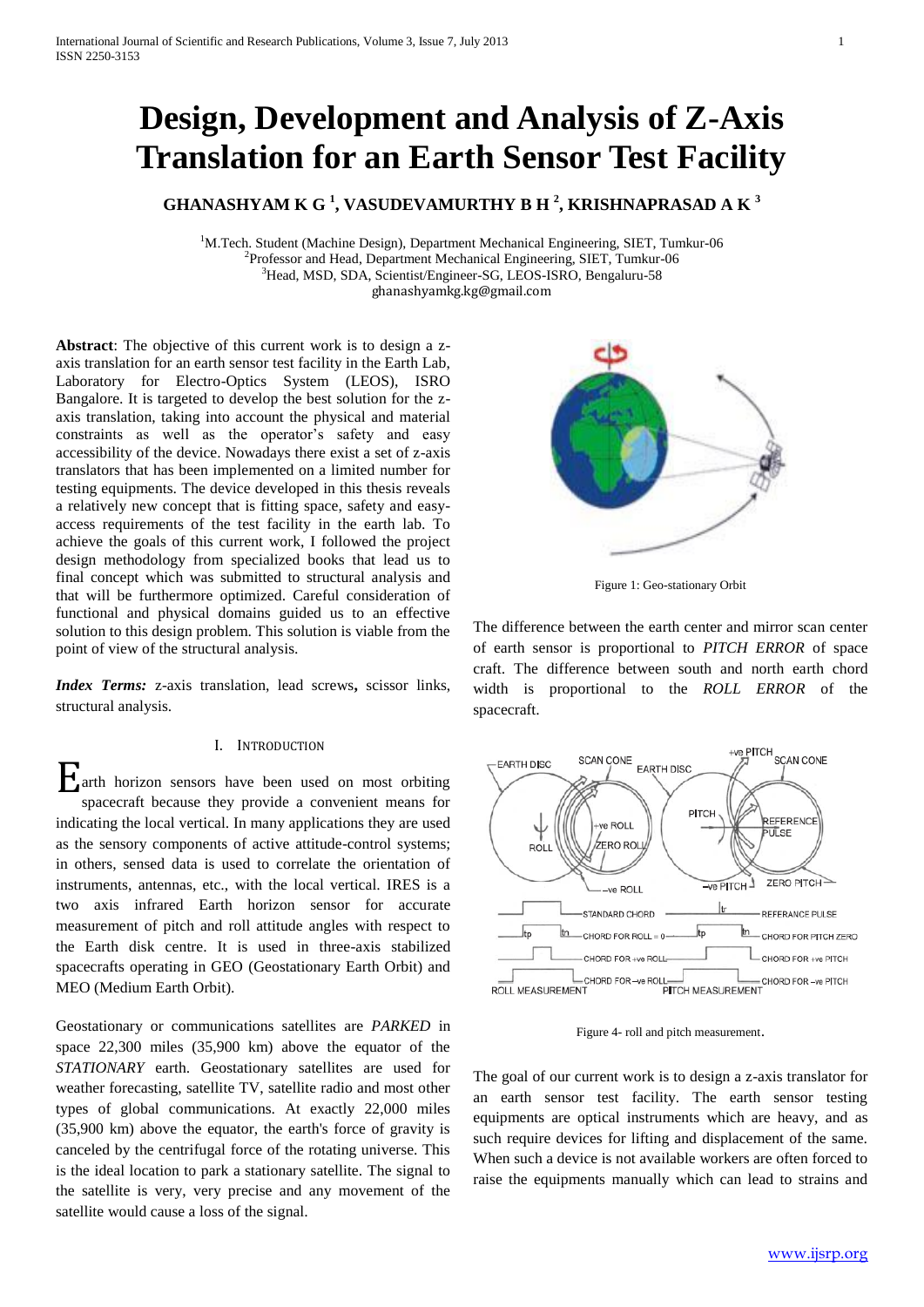Consequently, an adjustable lifting table will be required in the earth sensor lab to improve the efficiency of personnel. In order to do this, a mechanism is recommended to be incorporated into the table platform where the height is adjustable.

Conventional z-axis translators are inconvenient to handle delicate dangerous materials at greater heights. Maintenance at greater heights is tedious as considerable height is not available. To facilitate these a folding z-axis translator can be used which works on principle of scissor mechanism. There is a platform on top of the z-axis translator for lifting purpose. This z-axis translator can be raised at any intermediate height from the ground level without slipping down with the help of self locking arrangements.

The basic idea is that by displacing lower ends of the scissor slightly in the horizontal direction, the z-axis translator gives considerable vertical displacement. This z-axis translator has smooth opening and closing of the scissor, so that there is a less chance of accidents in lifting and lowering delicate, expensive or heavy materials thus minimizing losses. ∴ In practice this will prove to be economical. The z-axis translator can be used not only maintenance but also for material handling and similar other purposes, the device is easily transportable and rigid to handle heavy materials.

Z-axis translator is a device used to raise all or part of the earth sensor test facility into the air in order to facilitate adjustment height in earth sensor lab LEOS (ISRO), Bangalore. Available Z-axis translators, however, are typically manually operated and therefore require substantial laborious physical effort on the part of the user. Such Z-axis translators present difficulties for the elderly and handicapped and are especially disadvantageous under adverse weather conditions.

# II. DESIGN OF DIFFERENT COMPONENTS OF Z-AXIS TRANSLATION FOR AN EARTH SENSOR TEST FACILITY

Z-axis translation comprises of six components. There is no concrete design procedure available for designing these components. The main components of the lift are Base plate, Upper plate, lead screw, nut, links and pins. On the basis of certain assumptions the design procedure for each of the components has been described as follows:

## III. SYSTEM ANALYSIS

Mathematical model will be developed for all the components of the device and parts of the design to prove its performance in real sense. The system will be divided into the following for proper presentation of fact and figures to ease design effort:

a) Frame

# **FRAME**

The frame is made up of the scissor arms which are acting as the support to the entire structure. A table bed platform will be at the top of the scissor link arm. Also a similar bed will be at the bottom of the frame to accommodate the scissor link mechanism when fully collapsed. Figure 3.1 shows a schematic drawing of a scissor frame with 2-tier and the forces. It has six possible ways of application of load, but for the scope of this study, only one of them will be discussed. The notation at any particular point is used to identify linear force but with a subscript to identify where the force is acting on. At each joint there is also six possible forces and moment, but only few will be taken into consideration because of the symmetry of various joint and parts of the structure, i.e. reaction forces at similar but opposite point will also be similar but might be of different direction when all conditions are met. M will stand for the moment about any point, while ω will be the weight inherent in the system (i.e. weight). Also W will be used to represent applied load i.e.,  $W_X$ ,  $W_Y$ ,  $\&W_Z$  in the X, Y,  $\&Z$  directions.



Figure 3.1 A Schematic Drawing of a Scissors Lift Showing the Forces

**1.) Load type 1: centered load in the negative y-direction (normal, loading)** 



Figure 3.3 Schematic Drawing of Scissors Structure Showing Vertical Load

Total load in the system will be the applied load plus the weight of the scissor lift. Total weight of the system in the negative Y-direction will be

$$
W_Y\!\!=\!\!W\!\!+\!\!W_U
$$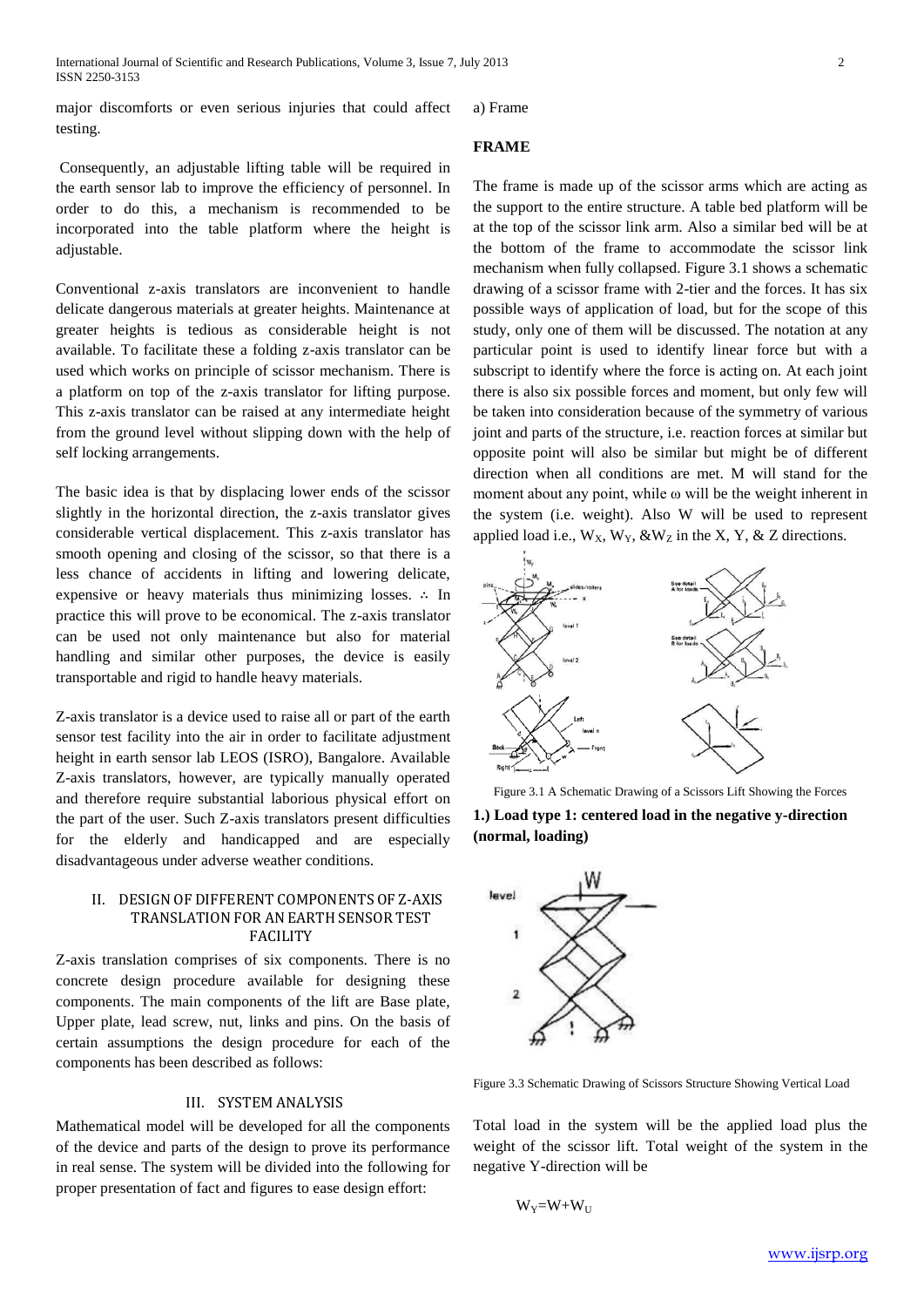Since it is vertical and centered load, the reaction forces on the left side of the lift are identical to the right side. This implies that reaction forces are symmetrical about the y-z plane.



3.4 Schematic Drawing Showing Load Distributions



Figure 3.5 Triangles of Forces



Figure 3.6 Free Body Diagrams

1.Σ M<sub>B</sub> $\oint$ += w/4 d cos θ - F<sub>y</sub> d/2 cos θ - F<sub>x</sub> d/2 sinθ

2.  $\Sigma F_x \rightarrow +E_y - R_x$ 

3.  $\Sigma F_{v}$ † = -w/4+ $R_{v1}$ + $F_{Y}$ 

4. 
$$
\Sigma M_c
$$
 = w/4 d cos  $\theta$  - F<sub>y</sub> d/2 cos  $\theta$  - F<sub>x</sub> d/2 sin $\theta$ 

5.  $\Sigma F_x \rightarrow +R_x2 - F_x$ 

6. Σ  $F_v$ † = -w/4+R<sub>v2</sub> - F<sub>Y</sub>

6 equations, 6 unknown variables.

Consider equation (i), we get  $\ddotsc$ 

$$
F_Y = \frac{W}{2} - F_X \tan \theta \tag{1}
$$

Consider equation (ii), we get

$$
F_x = \frac{W}{2\tan\theta} + \frac{F_y}{\tan\theta} \tag{2}
$$

By substituting equation 1 into equation 2 we get, W

$$
x^2 \quad 2 \tan \theta
$$

For calculating reaction forces,

$$
\therefore R_{X1} = R_{X2} = F_X = \frac{W}{2 \tan \theta}
$$

$$
\therefore R_{Y1} = R_{Y2} = \frac{W}{4}
$$

In Summary,

$$
F_X = \frac{W + W_u}{2 \tan \theta}
$$
  

$$
R_{X1} = R_{X2} = \frac{W + W_u}{2 \tan \theta}
$$
  

$$
F_Y = 0
$$
  

$$
R_{Y1} = R_{Y2} = \frac{W + W_u}{4}
$$

## **Design of Base Plate**

The base plate in a scissor lift only provides proper balance to the structure. Considering the size constraints, the dimensions of the base plate are taken as under. Also it has been found that not much of the stresses are developed in the base plate.

Length of the plate  $(L) = 1500$  mm and Width of the plate  $(B) = 900$  mm Weight of the plate  $(W) = 250 N$ 



Figure 1 Dimensions of the Base Plate. (All dimensions in mm)

#### **Design of Upper Plate**

The upper plate in a scissor lift is used to place the load and transfer it to the links. The designing of the upper plate is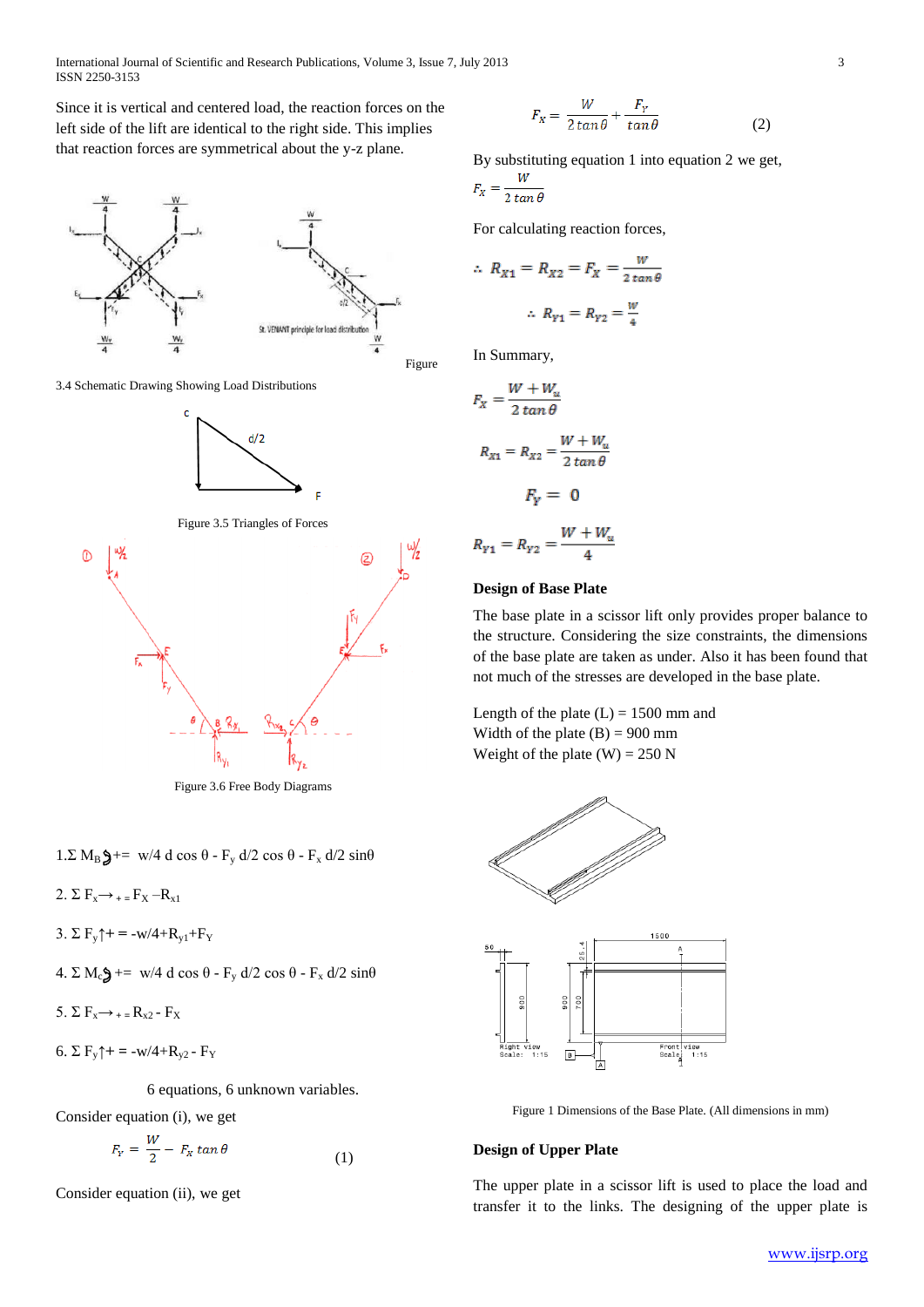undertaken similar as the base plate. The upper plate has the similar requirements as the base plate. Also it has been found that not much of the stresses are developed in the upper plate



Figure 2 Dimensions of the Upper Plate. (All dimensions in mm)

#### **Design of Lead Screw**

Lead screw is the ultimate component that takes up the load that is to be lifted or lowered by lift. It also delivers torque from the handle to the nut and also prevents falling of the lift due to its own weight. Link length is assumed to be 1400 mm.

It can be seen from the below figure 3 that maximum pull on the power screw occurs when lift is in lowermost position.



Figure 3 Scissor lift showing maximum positions.

In minimum position,

The core diameter of the screw is taken as  $dc = 27$  mm

And the pitch of the screw is taken as  $p = 6$  mm

Therefore outer diameter  $do = 33$  mm.

And the average diameter,  $d = 30$  mm

Let  $\alpha$  be the helix angle

Now tan  $\alpha = p / (\Pi \cdot d) = 6 / (\Pi \cdot 30) = 3.642$ 

Assume  $\mu$  = tan  $\varnothing$ . Thus we get  $\varnothing$  = 8.5307

Effort required to rotate the screw while increasing the height,  $P = W x \tan(\alpha + \emptyset) = 952.319 N$ 

Similarly effort required to reduce the height,

 $P = W x \tan (\emptyset - \alpha) = 377.55 N$ 

Torque required in rotating the screw,

 $T = P x (d/2) = 14284.79$  N.mm

Torsional shear stress (calculated) =  $17.348$  N/mm2

Maximum principle stress (calculated) =  $26.821$  N/mm2

Maximum shear stress (calculated) =  $17.348$  N/mm2

It has been found that all the above calculated values are within the permissible limits. Therefore all dimensions considered are correct.

# **Design of Nut**

The material of the nut is assumed to be mild steel. And therefore the bearing pressure of mild steel  $= 20$  N/mm2.

Assumed that the load W is uniformly distributed over the cross sectional area of the nut, therefore the bearing pressure between the threads is given by

$$
P_b = W / (\Pi/4) x [ (do^2) - (dc^2) ] x n
$$

Thus we get  $n = 0.1903$  (n is the number of threads in contact with screw)

In order to have good stability and also to prevent the undesirable movement of screw in the nut, take  $n = 4$ 

Now thickness of nut (t) = n x p = 24 mm and width of nut (b)  $= 1.5$  do  $= 27$  mm



Figure 4 Dimensions of Nut (All dimensions in mm)

## **Design of Link**

Load acting on one link =  $F / 2 = 1471.5 N$ 

The link is designed for buckling load, assuming factor of safety  $(FOS) = 3.58$ 

Thus critical buckling load =  $1471.5 \times 3.8$ 

Thus critical buckling load  $= 5591.7$  N

Assume width of link  $= 3$  x thickness of link and c/s area of  $link = 3$  x thickness2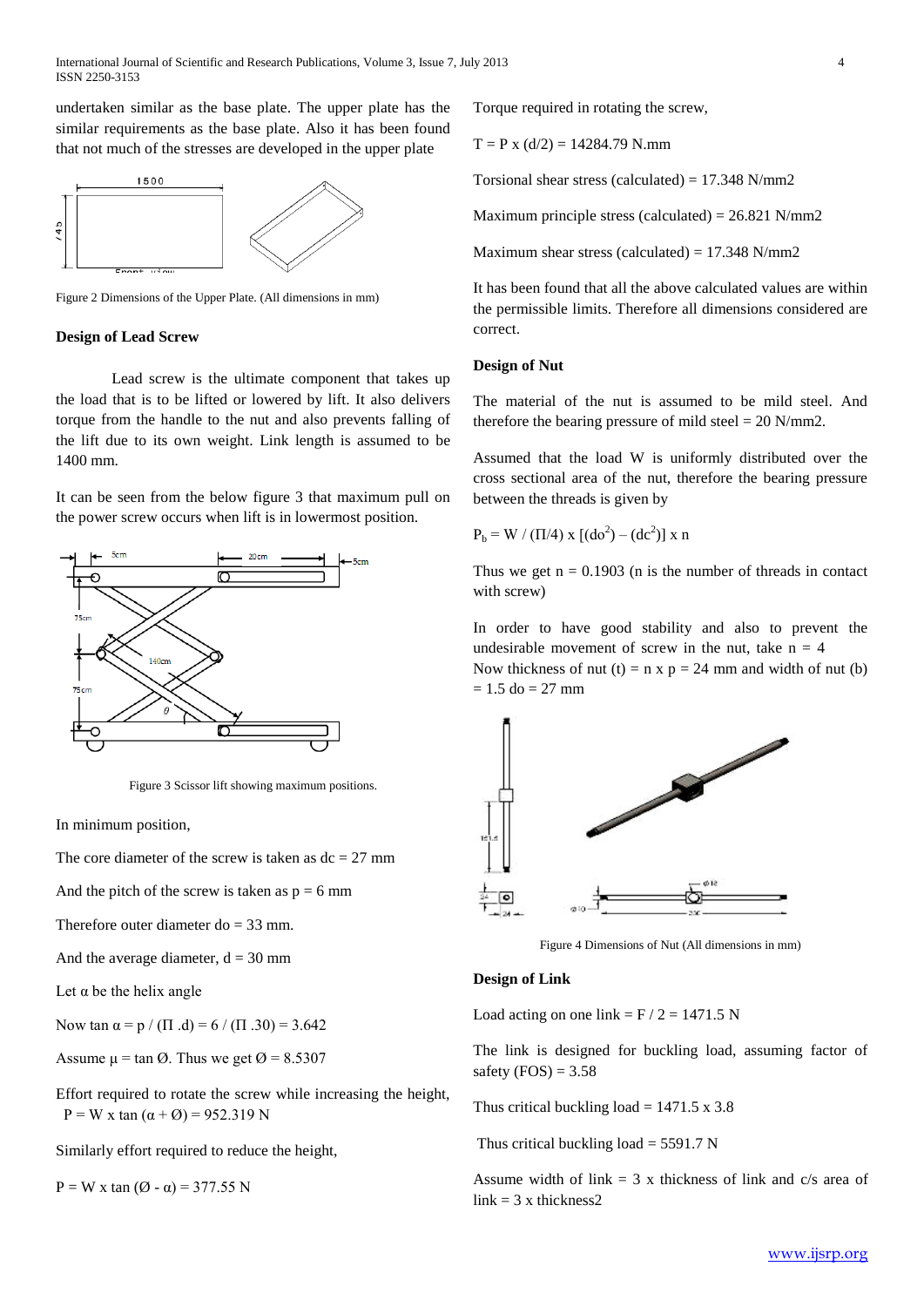Moment of Inertia =  $6.829 \times 10^{-9}$  mm<sup>2</sup>

Radius of gyration  $= 0.866$  x thickness

Since for buckling of the link in the vertical plane, the ends are considered as hinged, therefore equivalent length of the link is,  $L = 1400$  mm.

Considering the Rankine's Formula, we find Thickness of link  $= 8$  mm and Width of link  $= 24$  mm



Figure 5 Dimensions of Link (All dimensions in mm)

# **DESIGN OF PIN**

The pins will be in double shear conditions. Thus the diameter of pin is calculated as 20 mm



Figure 6 Dimensions of Pin (All dimensions in mm)

#### **Wheels**

The wheels are made of Polyurethane, have a 136 kg (300lb) load capacity each, and are 127 mm (5 inches) in diameter, wheel width  $38 \text{ mm}$   $(1-1/2 \text{ in})$ , 4 bolt holes, and the break locks both the wheels and the swivel motion. Locking the swivel motion would be ideal for extra stability. The wheels are chosen on the base on the design load criteria which can sustain the external load and well as the equipment load during transpiration in industrial line. The main function of using wheels for this equipment is that machine can be moved from corner to the other corner of the Earth lab as per the requirement to lift the load.



Figure 7: Shepherd Caster Corp. Twin Lock Casters

#### IV. CONCLUSIONS AND RECOMMENDATION

The design of a portable work platform elevated by the turning effect of a horizontal screw spindle was carried out successfully meeting the required design standards. The portable work platform is operated by turning a handle attached to the horizontal spindle. The scissor lift is only for average load, because the higher the load the higher the effort required. The screw operated scissor lift is simple in use and does not require much maintenance. For the present dimension we get a lift of 150cm, the scissor lift can lift a load of 300kg. The main constraint of this device is its high initial cost, but has a low operating cost. The shearing tool should be heat treated to have high strength. The device affords plenty of scope for modifications for further improvements and operational efficiency, which should make it commercially available and attractive. Hence, it should have a wide application in engineering industries and not just automotive industry alone. Thus, it is recommended for the engineering industry and for commercial production.

#### **RECOMMENDATIONS**

It is recommended that the screw and thread should be lubricated frequently so as to reduce the amount of effort required to operate the system. This also reduces the amount of wear between the screw and the nut. It is also suggested that the spindle and nut should not be exposed to moisture so that it would not be susceptible to corrosion there by reducing its strength and toughness.

## **REFERENCES**

[1]. Stephens R. C. (1979): Strength of Material Theory and Examples. Edward Arnold publishers Ltd London.

[2].Allens H. R., Alfred R. H. and Herman G. L. (1980): Theory and Problems of Machine Design. Schaums Outline Series. McGraw Hill Book Company

[3].Shigleys Mechanical Engineering Design (2008). Richard G. B. and Nisbett J. K. Design (2008). 8th Edition

[4].Jain P. K. (1988): Machine/Mechanical Engineering Design Khanna Publishers.  $5^{Th}$  Edition

[5].Spackman H. M. (1989); NC Technical Document 1550 (Mathematical Analysis of Scissor Lifts)